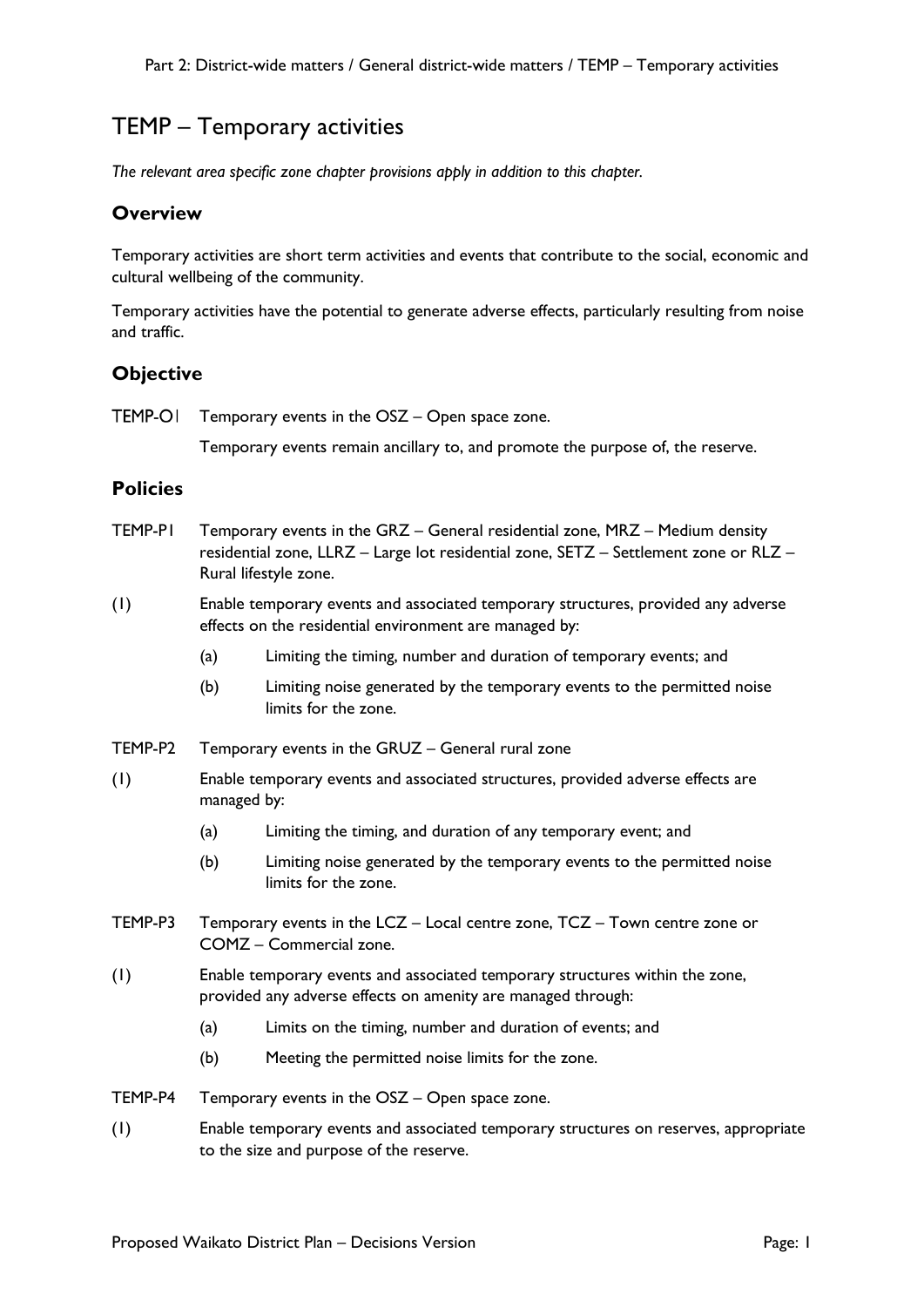- (2) Manage the scale and extent of temporary events on reserves so that any significant adverse effects on people in the surrounding community are minimised by:
	- (a) Limits on the timing, number and duration of events;
	- (b) Meeting the permitted noise limits for the zone; and
	- (c) Managing the effects of traffic on the road transport network.
- TEMP-P5 Cultural events and temporary events in the HOPZ Hopuhopu zone.

Enable cultural events, and temporary events and associated temporary structures provided any adverse effects are managed.

### **Rules**

*Land use – effects*

*Zone as specified in first column*

| <b>TEMP-RI</b>                                                                                                                                                                                                                                                                                                                                                                                                                               | Temporary event                                                                                                                                                                                                                                                                                                                                                                                                                                                                                                                                                                                                                         |                                                       |
|----------------------------------------------------------------------------------------------------------------------------------------------------------------------------------------------------------------------------------------------------------------------------------------------------------------------------------------------------------------------------------------------------------------------------------------------|-----------------------------------------------------------------------------------------------------------------------------------------------------------------------------------------------------------------------------------------------------------------------------------------------------------------------------------------------------------------------------------------------------------------------------------------------------------------------------------------------------------------------------------------------------------------------------------------------------------------------------------------|-------------------------------------------------------|
| • LLRZ - Large lot                                                                                                                                                                                                                                                                                                                                                                                                                           | (1) Activity status: PER                                                                                                                                                                                                                                                                                                                                                                                                                                                                                                                                                                                                                | (2) Activity status where                             |
| residential zone;                                                                                                                                                                                                                                                                                                                                                                                                                            | <b>Where:</b>                                                                                                                                                                                                                                                                                                                                                                                                                                                                                                                                                                                                                           | compliance not achieved: DIS                          |
| • GRZ - General<br>residential zone;<br>• MRZ - Medium<br>density<br>residential zone;<br>$\bullet$ RLZ - Rural<br>lifestyle zone;<br>$\bullet$ SETZ $-$<br>Settlement zone;<br>$\bullet$ LCZ – Local<br>centre zone;<br>$\bullet$ COMZ $-$<br>Commercial<br>zone;<br>$\bullet$ TCZ - Town<br>centre zone;<br>• BTZ - Business<br>Tamahere zone;<br>and<br>$\bullet$ PREC31 -<br>Lakeside Te<br>Kauwhata<br>Precinct in the<br>GRZ - General | (a) The event occurs no more than<br>3 times per consecutive 12<br>month period;<br>(b) The duration of each<br>temporary event is less than 72<br>hours;<br>(c) It may operate between 7.30am<br>and 8:30pm Monday to Sunday;<br>(d) Temporary structures are:<br>(i) Erected no more than 2 days<br>before the temporary event<br>occurs;<br>(ii) Removed no more than 3<br>days after the end of the<br>event:<br>(e) The site is returned to its<br>previous condition no more<br>than 3 days after the end of the<br>temporary event;<br>(f) There is no direct site access<br>from a national route or<br>regional arterial road. |                                                       |
| residential zone.<br>TEMP-R2                                                                                                                                                                                                                                                                                                                                                                                                                 |                                                                                                                                                                                                                                                                                                                                                                                                                                                                                                                                                                                                                                         |                                                       |
| All zones                                                                                                                                                                                                                                                                                                                                                                                                                                    | Temporary military training activities                                                                                                                                                                                                                                                                                                                                                                                                                                                                                                                                                                                                  |                                                       |
|                                                                                                                                                                                                                                                                                                                                                                                                                                              | (1) Activity status: PER                                                                                                                                                                                                                                                                                                                                                                                                                                                                                                                                                                                                                | (2) Activity status where<br>compliance not achieved: |
|                                                                                                                                                                                                                                                                                                                                                                                                                                              | <b>Where:</b>                                                                                                                                                                                                                                                                                                                                                                                                                                                                                                                                                                                                                           | <b>RDIS</b>                                           |
|                                                                                                                                                                                                                                                                                                                                                                                                                                              | (a) The activity must comply with                                                                                                                                                                                                                                                                                                                                                                                                                                                                                                                                                                                                       |                                                       |
|                                                                                                                                                                                                                                                                                                                                                                                                                                              | the permitted activity noise                                                                                                                                                                                                                                                                                                                                                                                                                                                                                                                                                                                                            |                                                       |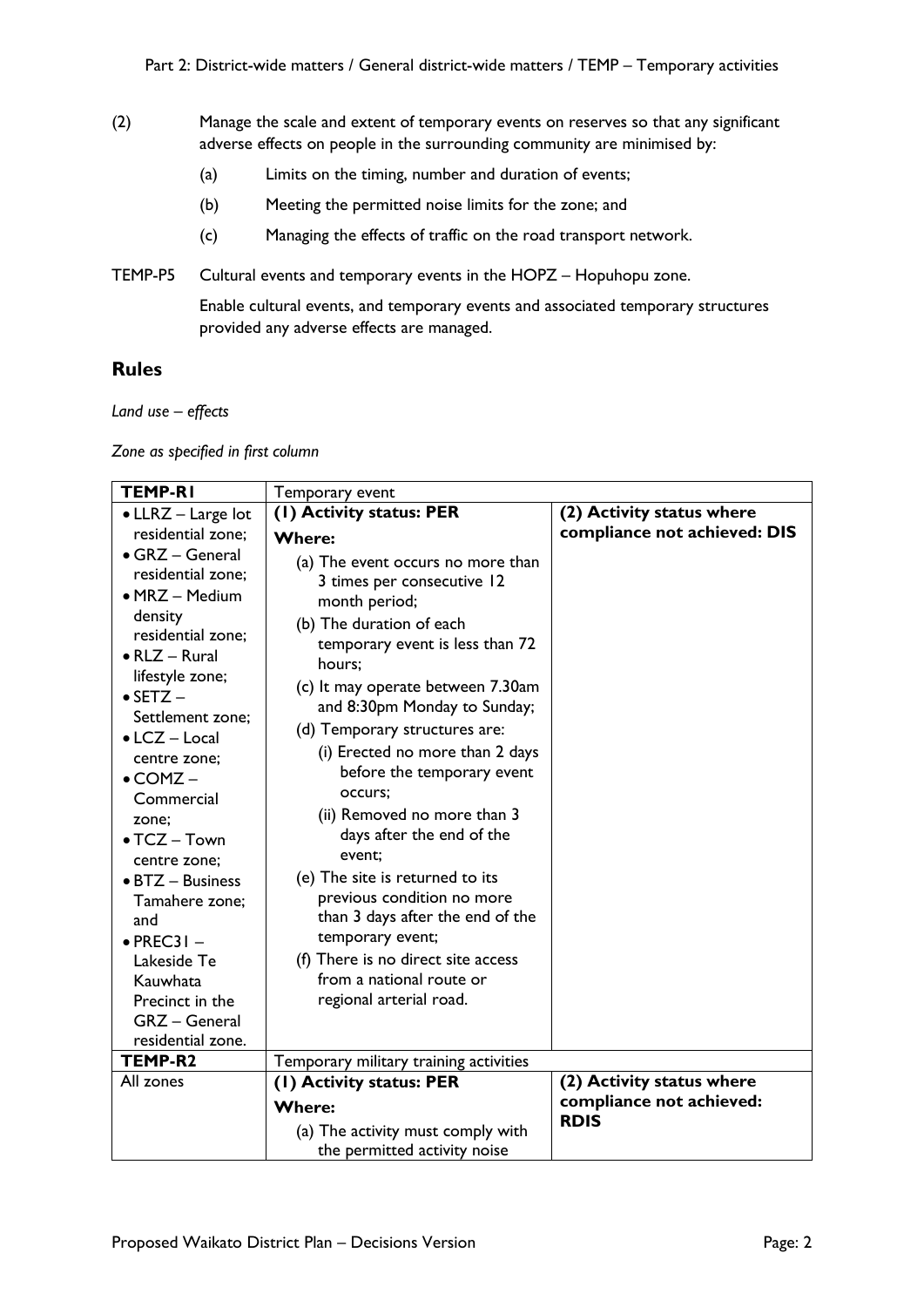|           | standards for Temporary<br><b>Military Training Activities:</b>          | <b>Council's discretion is</b><br>restricted to the following |
|-----------|--------------------------------------------------------------------------|---------------------------------------------------------------|
|           | (i) The duration must be less                                            | matters:                                                      |
|           | than 31 days (excluding set                                              | (a) Effects on amenity values;                                |
|           | up and pack down);                                                       | (b) Timing and duration; and                                  |
|           | (ii) The site must be returned                                           |                                                               |
|           | to its original condition no                                             | (c) Hours and days of<br><b>Temporary Military Training</b>   |
|           | more than 3-days after the                                               | Activities.                                                   |
|           | end of the Temporary                                                     |                                                               |
|           | Military Training Activity,                                              |                                                               |
|           | unless provided for                                                      |                                                               |
|           | elsewhere in this plan as a                                              |                                                               |
|           | permitted activity.                                                      |                                                               |
| TEMP-R3   | Noise - Temporary military training activities (other than the firing of |                                                               |
|           | weapons or use of explosives)                                            |                                                               |
| All zones | (1) Activity status: PER                                                 | (2) Activity status where                                     |
|           |                                                                          | compliance not achieved:                                      |
|           | <b>Where:</b>                                                            | <b>RDIS</b>                                                   |
|           | (a) Mobile noise sources, including                                      | <b>Council's discretion is</b>                                |
|           | personnel and light and heavy                                            |                                                               |
|           | vehicles, self-propelled                                                 | restricted to the following<br>matters:                       |
|           | equipment, earthmoving                                                   |                                                               |
|           | equipment, shall comply with                                             | (a) Effects on amenity values;                                |
|           | the noise limits set out in Tables                                       | (b) Timing and duration; and                                  |
|           | 2 and 3 of NZS6803:1999                                                  | (c) Hours and days of                                         |
|           | <b>Acoustics - Construction Noise</b>                                    | <b>Temporary Military Training</b>                            |
|           | (with reference to 'construction<br>noise' taken to refer to mobile      | Activities.                                                   |
|           |                                                                          |                                                               |
|           | noise sources).                                                          |                                                               |
|           | (b) Fixed (stationary) noise sources                                     |                                                               |
|           | including power generation,                                              |                                                               |
|           | heating, ventilation or air<br>conditioning systems, or water            |                                                               |
|           | or wastewater                                                            |                                                               |
|           | pumping/treatment systems,                                               |                                                               |
|           | shall comply with the noise                                              |                                                               |
|           | limits set out below when                                                |                                                               |
|           | measured at the notional                                                 |                                                               |
|           | boundary of any building                                                 |                                                               |
|           | housing a noise sensitive                                                |                                                               |
|           | activity:                                                                |                                                               |
|           | (i) $55dB$ $L_{Aeq}$ , 7am to 7pm every                                  |                                                               |
|           | day.                                                                     |                                                               |
|           | (ii) $50dB$ $L_{Aeq}$ , $7pm$ to $10pm$                                  |                                                               |
|           | every day.                                                               |                                                               |
|           | (iii) $45dB$ L <sub>Aeq</sub> and $75dB$ (Lmax),                         |                                                               |
|           | 10pm to 7am the following                                                |                                                               |
|           | day                                                                      |                                                               |
|           |                                                                          |                                                               |
|           | (c) Helicopter landing areas shall<br>comply with NZS6807:1994           |                                                               |
|           | Noise Management and Land                                                |                                                               |
|           | Use Planning for Helicopter                                              |                                                               |
|           |                                                                          |                                                               |
|           | Landing Areas. Noise levels shall                                        |                                                               |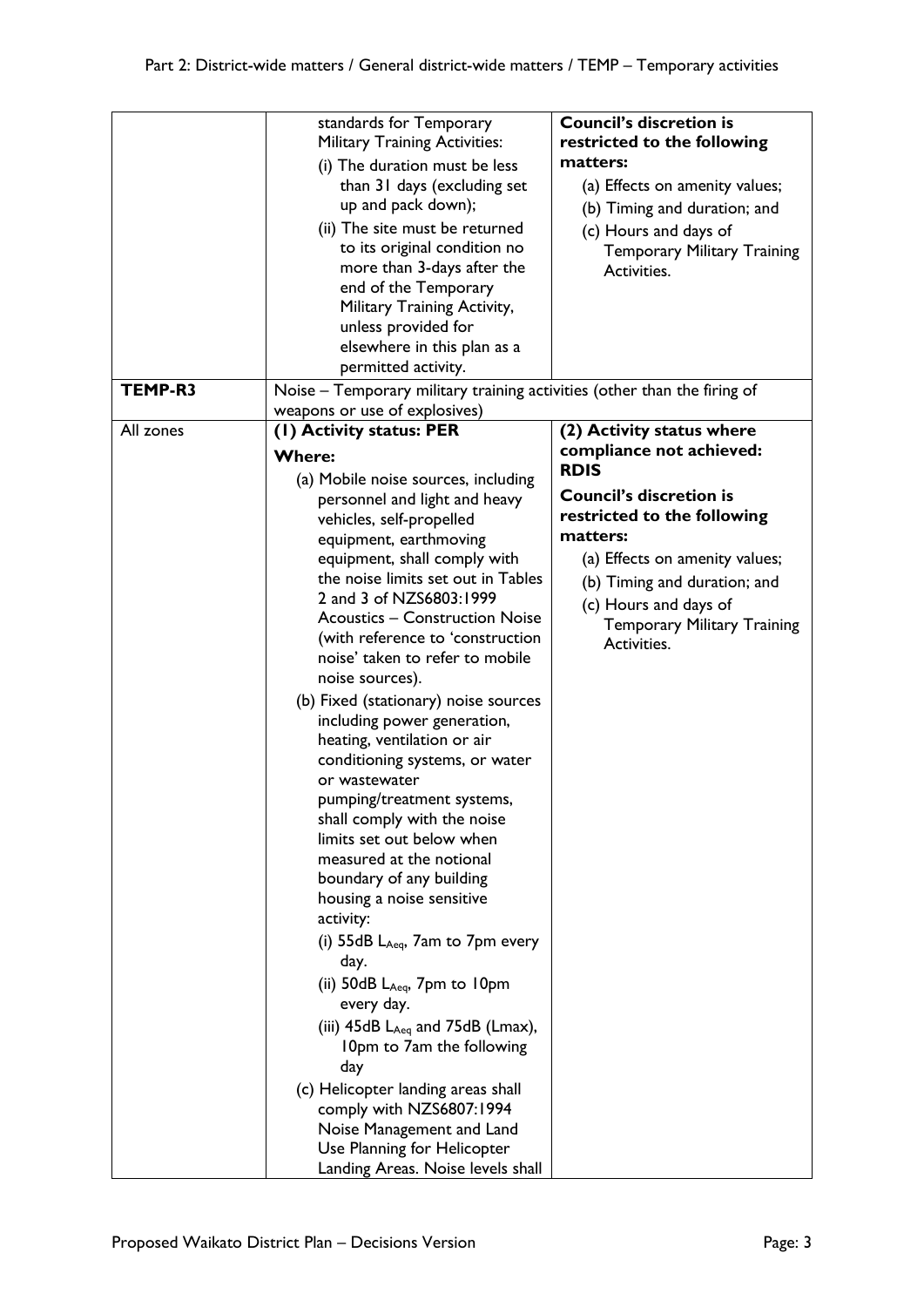|           | be measured in accordance with<br>NZS6801:2008 Acoustics -<br>Measurement of Sound.                                                                                                                                                                                                                                                                                                                                                                                                                                                                                                                                                                                            |                                                                                                                                                                                                                                                                                                   |
|-----------|--------------------------------------------------------------------------------------------------------------------------------------------------------------------------------------------------------------------------------------------------------------------------------------------------------------------------------------------------------------------------------------------------------------------------------------------------------------------------------------------------------------------------------------------------------------------------------------------------------------------------------------------------------------------------------|---------------------------------------------------------------------------------------------------------------------------------------------------------------------------------------------------------------------------------------------------------------------------------------------------|
| TEMP-R4   | Noise – Temporary military training activities (which involve the firing of<br>weapons or use of explosives)                                                                                                                                                                                                                                                                                                                                                                                                                                                                                                                                                                   |                                                                                                                                                                                                                                                                                                   |
| All zones | (I) Activity status: PER<br>Where:<br>(a) Notice is provided to the<br>Council at least 5 working days<br>prior to the commencement of<br>the activity.<br>(b) The activity complies with the<br>following minimum separation<br>distances to the notional<br>boundary of any building<br>housing a noise sensitive<br>activity:<br>(i) 0700 to 1900 hours: 500m<br>(ii) 900 to 0700 hours: 1,250m<br>(c) Where the minimum separation<br>distances specified above cannot<br>be met, then the activity shall<br>comply with the following peak<br>sound pressure level when<br>measured at the notional<br>boundary of any building<br>housing a noise sensitive<br>activity: | (2) Activity status where<br>compliance not achieved:<br><b>RDIS</b><br><b>Council's discretion is</b><br>restricted to the following<br>matters:<br>(a) Effects on amenity values;<br>(b) Timing and duration; and<br>(c) Hours and days of<br><b>Temporary Military Training</b><br>Activities. |
|           | (i) 0700 to 1900 hours: 95 dBC<br>(ii) 1900 to 0700 hours: 85 dBC                                                                                                                                                                                                                                                                                                                                                                                                                                                                                                                                                                                                              |                                                                                                                                                                                                                                                                                                   |

*GRUZ – General rural zone*

| TEMP-R5                                                  | Temporary event                                                                                                                              |                                                           |
|----------------------------------------------------------|----------------------------------------------------------------------------------------------------------------------------------------------|-----------------------------------------------------------|
| <b>GRUZ</b> - General<br>rural zone;                     | (1) Activity status: PER<br>Where:                                                                                                           | (2) Activity status where<br>compliance not achieved: DIS |
| FUZ - Future<br>urban zone;<br>CORZ-<br>Corrections zone | (a) The event occurs no more than<br>6 times per consecutive 12<br>month period;<br>(b) The duration of each event is<br>less than 72 hours; |                                                           |
|                                                          | (c) It may operate between 7.30am<br>to 8:30pm Monday to Sunday;                                                                             |                                                           |
|                                                          | (d) Temporary structures are:                                                                                                                |                                                           |
|                                                          | (i) erected no more than 2 days<br>before the event occurs;                                                                                  |                                                           |
|                                                          | (ii) removed no more than 3<br>days after the end of the<br>event;                                                                           |                                                           |
|                                                          | (e) The site is returned to its<br>previous condition no more                                                                                |                                                           |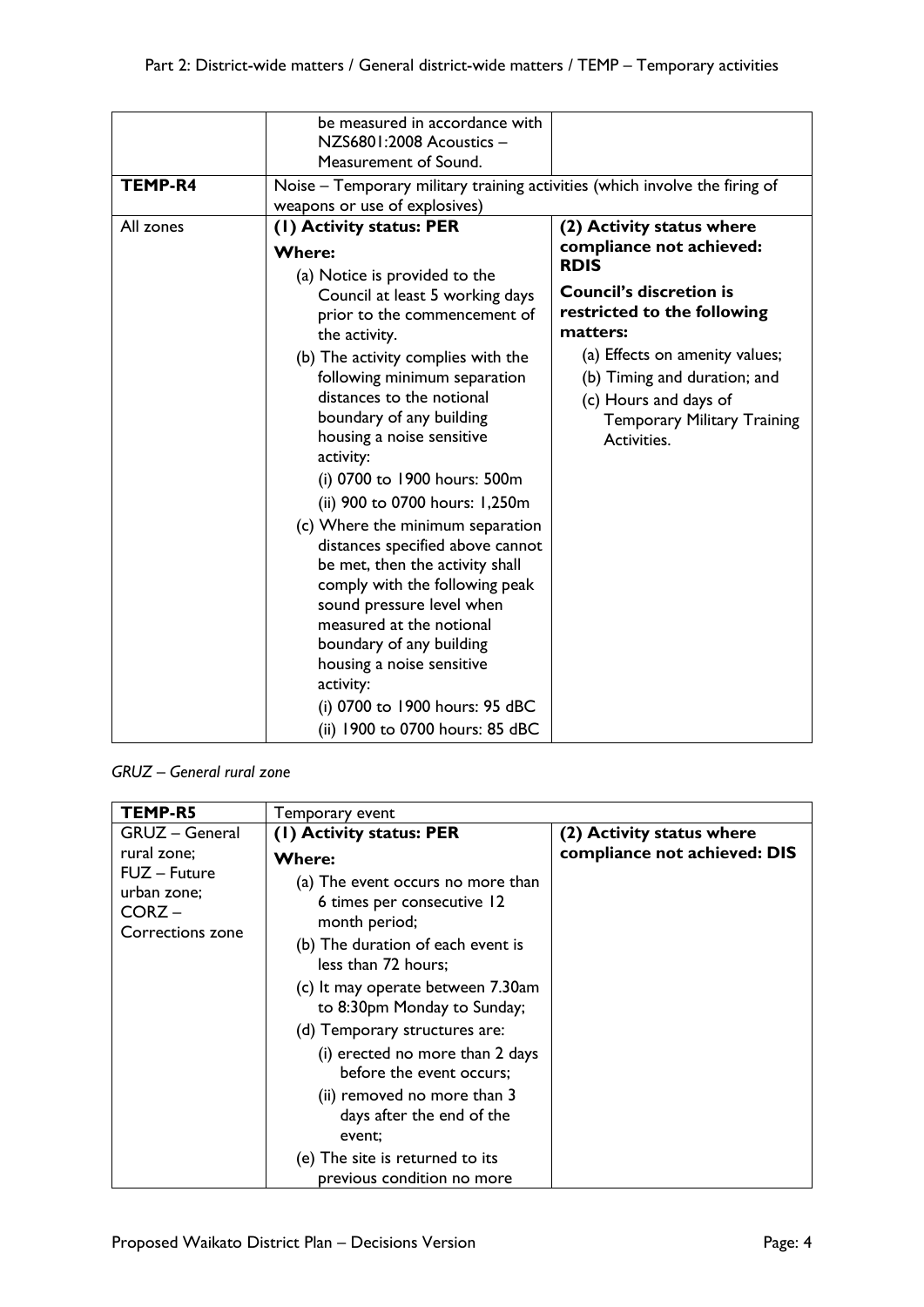|                       | than 3 days after the end of the<br>event;                          |                              |
|-----------------------|---------------------------------------------------------------------|------------------------------|
|                       | (f) There is no direct site access                                  |                              |
|                       | from a national route or                                            |                              |
|                       | regional arterial road.                                             |                              |
| TEMP-R6               | Temporary event within a Whaanga Coast development specific control |                              |
|                       | area of PREC5 - Whaanga Coast development precinct                  |                              |
| PREC5 - Whaanga       | (1) Activity status: PER                                            | (2) Activity status where    |
| Coast development     | <b>Where:</b>                                                       | compliance not achieved: DIS |
| precinct              | (a) The duration of each event is                                   |                              |
|                       | less than 72 hours;                                                 |                              |
|                       | (i) It may operate between                                          |                              |
|                       | 7:30am to 8:30pm Monday                                             |                              |
|                       | to Sunday;                                                          |                              |
|                       | (ii) Temporary structures are:                                      |                              |
|                       | (1) erected no more than 2                                          |                              |
|                       | days before the event                                               |                              |
|                       | occurs:                                                             |                              |
|                       | (2) removed no more than 3                                          |                              |
|                       | days after the end of the                                           |                              |
|                       | event                                                               |                              |
|                       | (b) Rule TEMP-R5 does not apply.                                    |                              |
| TEMP-R7               | Temporary event within PREC31 - Lakeside Te Kauwhata precinct       |                              |
|                       |                                                                     |                              |
| PREC31 - Lakeside     | (1) Activity status: PER                                            | (2) Activity status where    |
| Te Kauwhata           | <b>Where:</b>                                                       | compliance not achieved: DIS |
| precinct in the       | (a) The event occurs no more than                                   |                              |
| <b>GRUZ</b> - General | 3 times per consecutive 12                                          |                              |
| rural zone            | month period;                                                       |                              |
|                       | (b) The duration of each event is                                   |                              |
|                       | less than 72 hours;                                                 |                              |
|                       | (c) It may operate between 7.30am                                   |                              |
|                       | to 8:30pm Monday to Sunday;                                         |                              |
|                       | (d) Temporary structures are:                                       |                              |
|                       | (i) Erected no more than 2 days<br>before the event occurs;         |                              |
|                       | (ii) Removed no more than 3                                         |                              |
|                       | days after the end of the                                           |                              |
|                       | event;                                                              |                              |
|                       | (e) The site is returned to its                                     |                              |
|                       | previous condition no more                                          |                              |
|                       | than 3 days after the end of the                                    |                              |
|                       | event;                                                              |                              |
|                       | (f) There is no direct site access                                  |                              |
|                       | from a national route or                                            |                              |
|                       | regional arterial road.                                             |                              |

*OSZ – Open space zone*

| <b>MP-R8</b> | avant |
|--------------|-------|
|              | .     |
|              |       |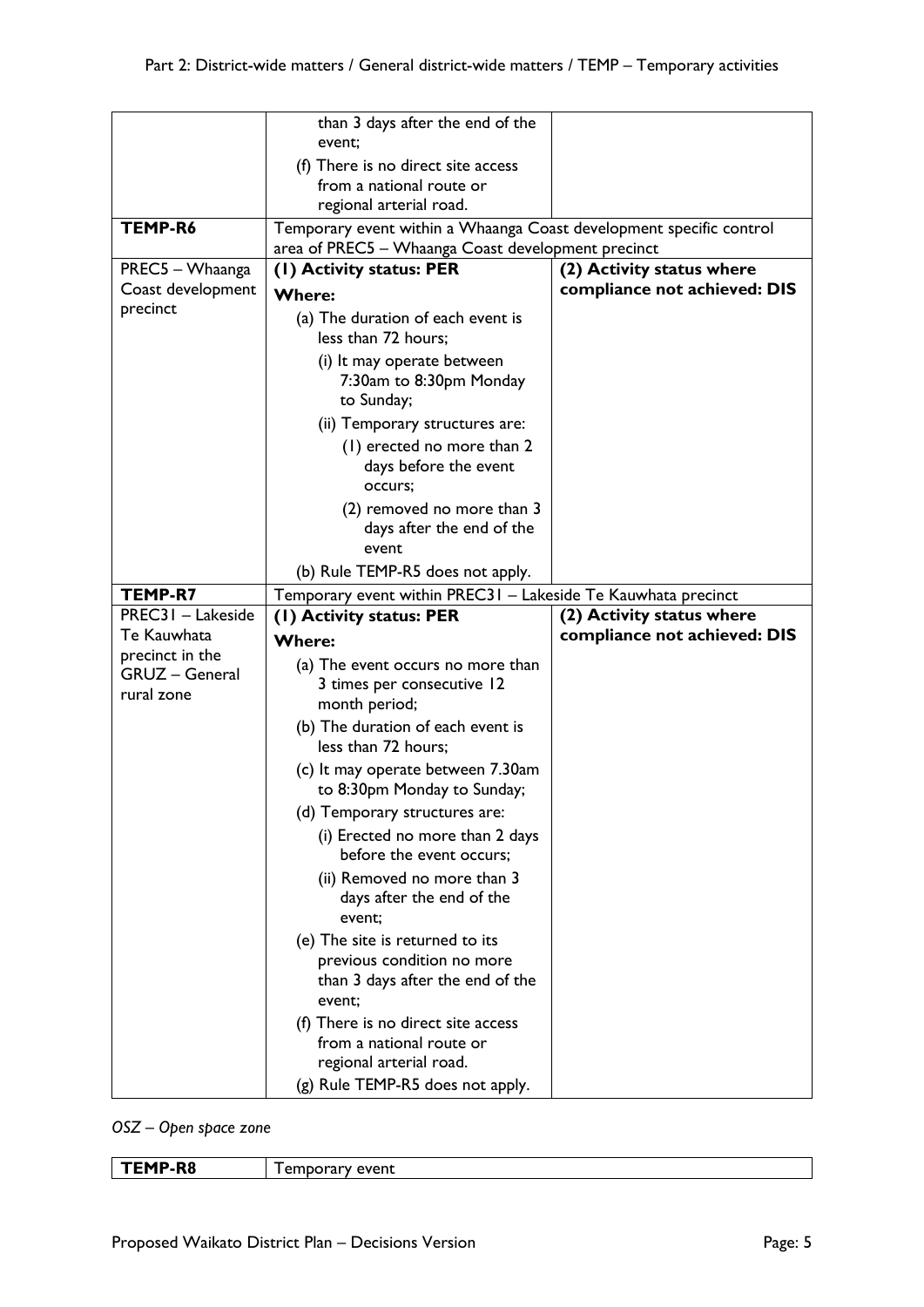| $OSZ - Open space$ | (1) Activity status: PER                                                                                    | (2) Activity status where    |
|--------------------|-------------------------------------------------------------------------------------------------------------|------------------------------|
| zone               | <b>Where:</b>                                                                                               | compliance not achieved: DIS |
|                    | (a) The event occurs no more than<br>15 times per consecutive 12-<br>month period;                          |                              |
|                    | (b) It operates between the hours<br>of 7.30am and 8:30pm Monday<br>to Sunday;                              |                              |
|                    | (c) Temporary structures are:                                                                               |                              |
|                    | (i) Erected no more than 2 days<br>before the event occurs;                                                 |                              |
|                    | (ii) Removed no more than 3<br>days after the end of the<br>event:                                          |                              |
|                    | (d) The site is returned to its<br>previous condition no more<br>than 3 days after the end of the<br>event; |                              |
|                    | (e) There is no direct site access<br>from a national route or<br>regional arterial road.                   |                              |
|                    | (f) Consistency with the relevant<br>Reserve Management Plan.                                               |                              |

#### *HOPZ – Hopuhopu zone*

| TEMP-R9       | Temporary event                                                                                                                  |                                                                              |
|---------------|----------------------------------------------------------------------------------------------------------------------------------|------------------------------------------------------------------------------|
| $HOPZ -$      | (1) Activity status: PER                                                                                                         | (2) Activity status where                                                    |
| Hopuhopu zone | <b>Where:</b>                                                                                                                    | compliance not achieved:                                                     |
|               | (a) The event occurs no more than<br>15 times per consecutive 12<br>month period;                                                | <b>RDIS</b><br><b>Council's discretion is</b><br>restricted to the following |
|               | (i) The duration of each event is                                                                                                | matters:                                                                     |
|               | less than 72 hours;                                                                                                              | (a) Duration and frequency;                                                  |
|               | (ii) It may only operate between                                                                                                 | (b) Effects on traffic;                                                      |
|               | 7.30am to 8:30pm Monday<br>to Sunday;                                                                                            | (c) Traffic safety; and                                                      |
|               | (iii) Temporary structures are:                                                                                                  | (d) Effects on amenity values.                                               |
|               | (1) Erected no more than 7<br>days before the event<br>occurs;                                                                   |                                                                              |
|               | (2) Removed no more than 3<br>days after the end of the<br>event:                                                                |                                                                              |
|               | (iv) The site of the event is<br>returned to its previous<br>condition no more than 3<br>days after the end of the<br>event; and |                                                                              |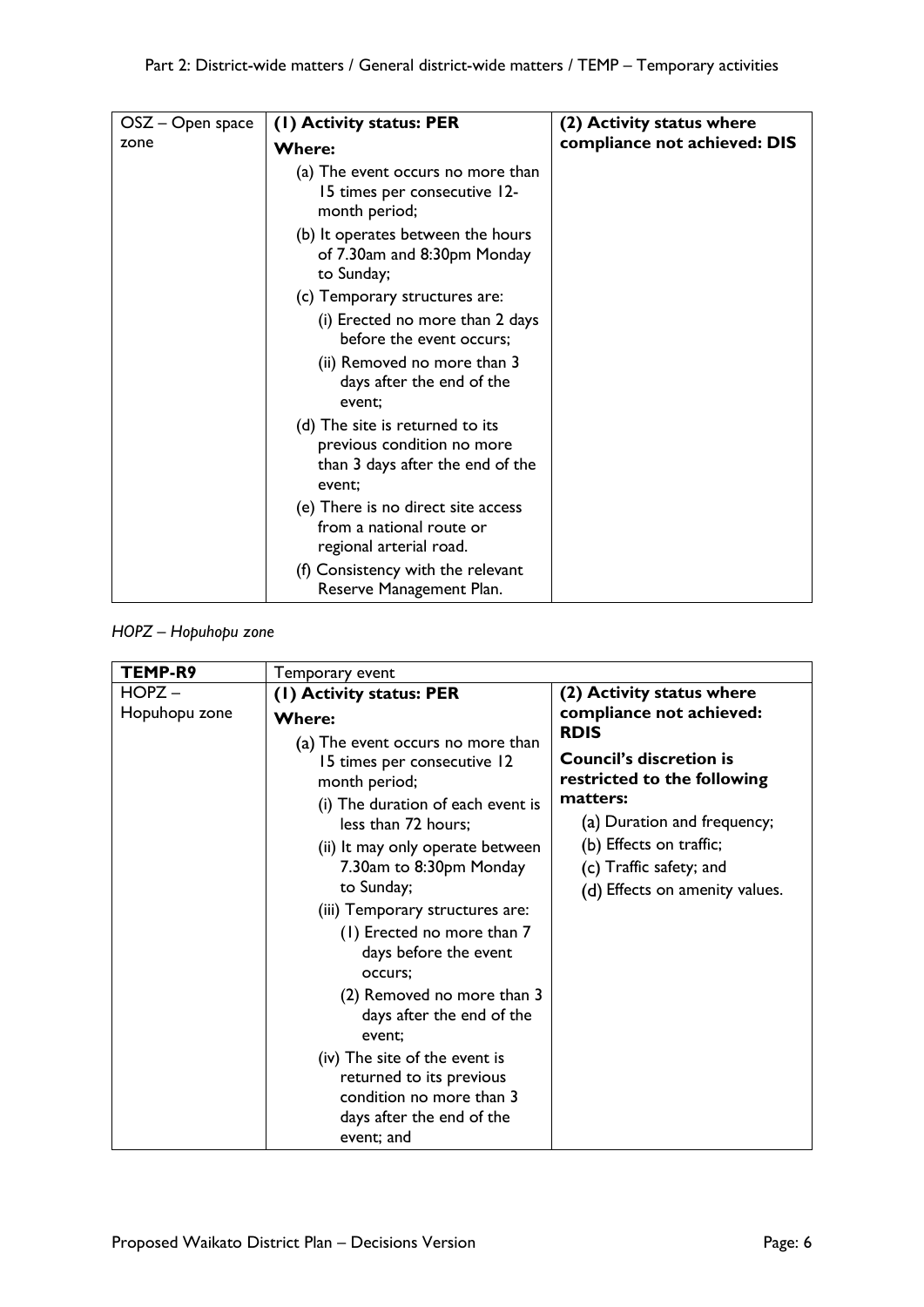| (v) There is no direct site<br>access from a national route |  |
|-------------------------------------------------------------|--|
| or regional arterial road.                                  |  |

#### *KLZ – Kimihia lakes zone*

| TEMP-RIO      | Temporary event                                                                                                                                                                       |                              |
|---------------|---------------------------------------------------------------------------------------------------------------------------------------------------------------------------------------|------------------------------|
| KLZ - Kimihia | (1) Activity status: PER                                                                                                                                                              | (2) Activity status where    |
| lakes zone    | Where:                                                                                                                                                                                | compliance not achieved: DIS |
|               | (a) The duration of each event must<br>be less than 72 hours;                                                                                                                         |                              |
|               | (b) The event may operate between<br>7.30am to 8:30pm Monday to<br>Sunday;                                                                                                            |                              |
|               | (c) Temporary structures must be<br>removed no more than 3 days<br>after the end of the event;                                                                                        |                              |
|               | (d) The site must be returned to its<br>previous condition no more<br>than 3 days after the end of the<br>event;                                                                      |                              |
|               | (e) Any activity attracting more<br>than 1,100 people in any given<br>hour must provide a Traffic<br>Management Plan (TMP) for                                                        |                              |
|               | approval by the Road<br>Controlling Authority. The TMP<br>must include, but is not limited<br>to:                                                                                     |                              |
|               | (i) Proposed timing and scale of<br>activities, including the<br>contact details for the event<br>organiser;                                                                          |                              |
|               | (ii) Consideration of potential<br>conflict with events at the<br>Huntly Speedway;                                                                                                    |                              |
|               | (iii) Details of active traffic<br>management at the Great<br>South Road / East Mine Road<br>intersection;                                                                            |                              |
|               | (iv) Details of journey<br>management initiatives<br>reducing traffic demand at<br>the Great South Road / East<br>Mine Road intersection;                                             |                              |
|               | (v) Details of temporary on-site<br>parking provision; and<br>(vi) Details of how off-site<br>parking is to be controlled to<br>avoid parking occurring on<br>the local road network. |                              |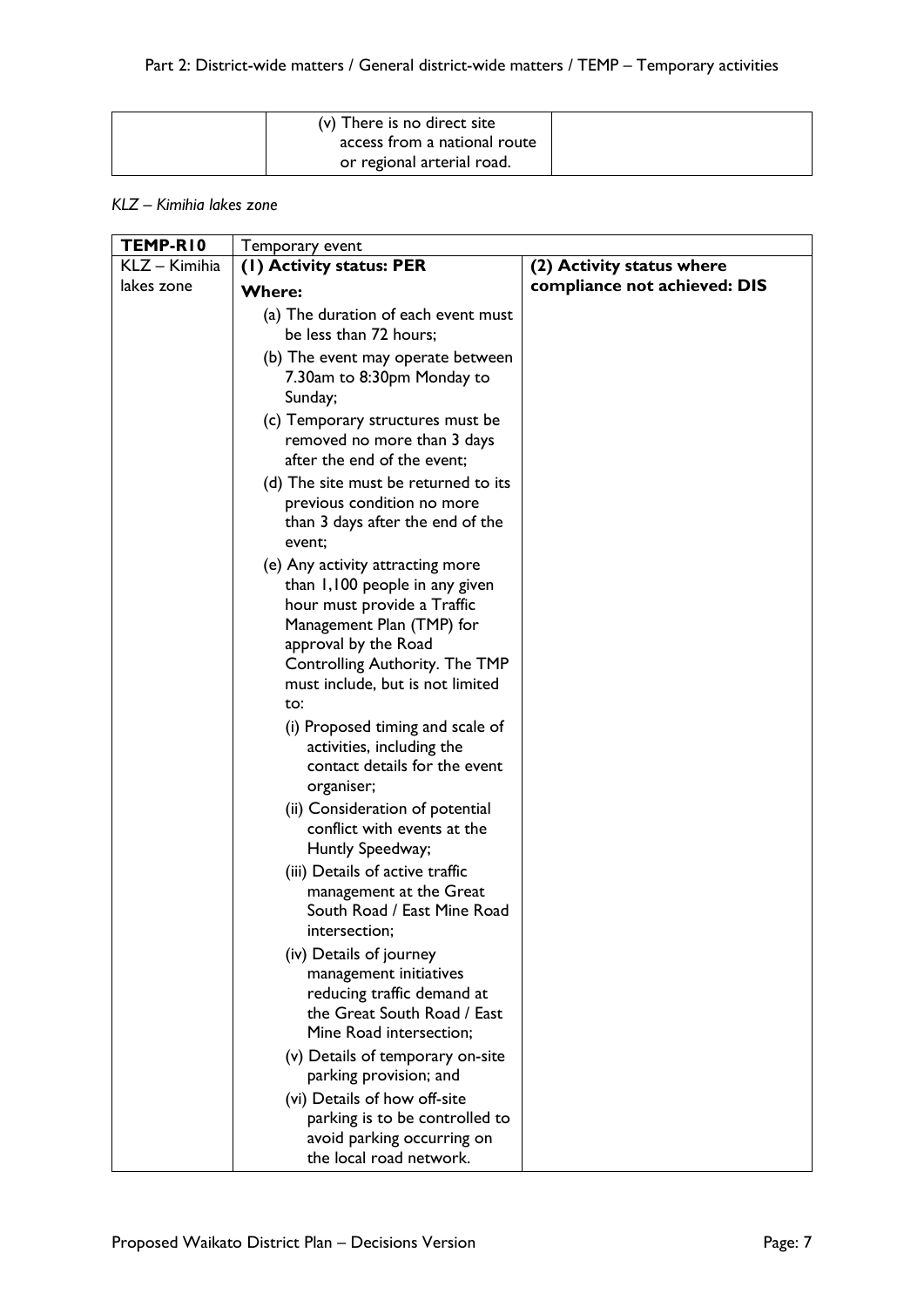| MAZ – Mercer airport zone |  |
|---------------------------|--|
|---------------------------|--|



| TEMP-RI2     | Temporary event                                                                                                                                                                                      |                                                                                                                                                                                                                                  |
|--------------|------------------------------------------------------------------------------------------------------------------------------------------------------------------------------------------------------|----------------------------------------------------------------------------------------------------------------------------------------------------------------------------------------------------------------------------------|
| $MTZ -$      | (I) Activity status: PER                                                                                                                                                                             | (2) Activity status where                                                                                                                                                                                                        |
| Matangi zone | <b>Where:</b>                                                                                                                                                                                        | compliance not achieved: RDIS                                                                                                                                                                                                    |
|              | (a) The event occurs no more than<br>4 times per consecutive 12                                                                                                                                      | <b>Council's discretion is restricted</b><br>to the following matters:                                                                                                                                                           |
|              | month period;<br>(b) The event may operate between<br>7.30am and 8:30pm Monday to<br>Sunday; and<br>(c) Temporary structures are:<br>(i) Erected no more than 2 days<br>before the event occurs; and | (a) Adverse effects of non-<br>compliance with activity-specific<br>standards;<br>(b) Positive effects on the<br>community or the natural<br>environment;<br>(c) The extent to which the activity<br>is able to avoid, remedy or |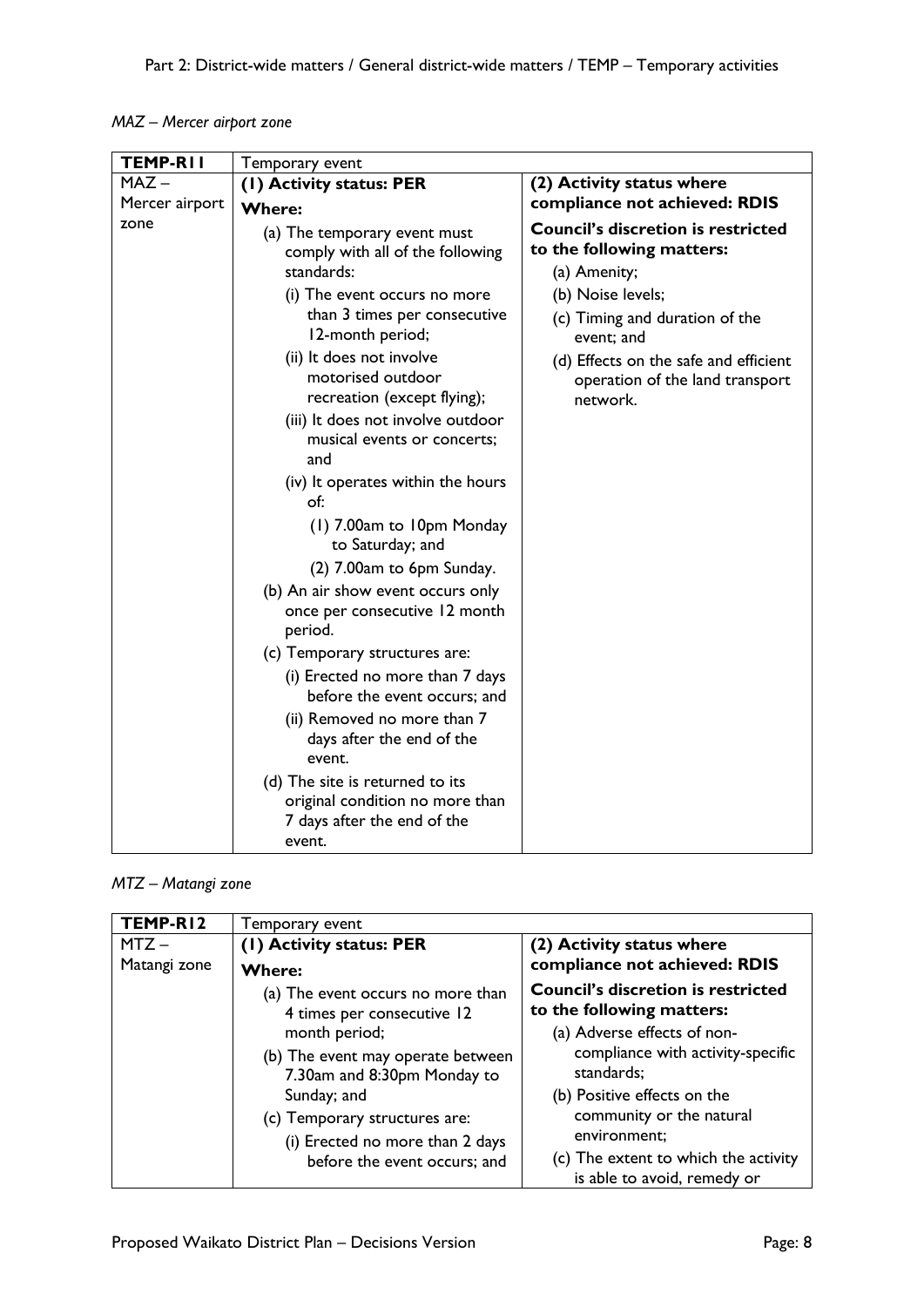| (ii) Removed no more than 3<br>days after the end of the<br>event;<br>(d) The site is returned to its<br>previous condition no more<br>than 3 days after the end of the<br>event. | mitigate adverse effects on the<br>existing and foreseeable future<br>amenity of the area, particularly<br>in relation to noise, traffic<br>generation, material deposited<br>on roads, dust, odour and<br>lighting; and<br>(d) The extent to which the<br>proposal, development,<br>excavation or subdivision of a<br>historic heritage site or place is<br>consistent with the identified<br>heritage values, including scale,<br>design, form, style, bulk, height,<br>materials and colour, and |
|-----------------------------------------------------------------------------------------------------------------------------------------------------------------------------------|-----------------------------------------------------------------------------------------------------------------------------------------------------------------------------------------------------------------------------------------------------------------------------------------------------------------------------------------------------------------------------------------------------------------------------------------------------------------------------------------------------|
|                                                                                                                                                                                   | retains, protects or enhances<br>the historic setting.                                                                                                                                                                                                                                                                                                                                                                                                                                              |

*RPZ – Rangitahi Peninsula zone*

| TEMP-RI3       |                                                                                                                                                                                                               |                              |
|----------------|---------------------------------------------------------------------------------------------------------------------------------------------------------------------------------------------------------------|------------------------------|
| $R$ PZ $-$     | (1) Activity status: PER                                                                                                                                                                                      | (2) Activity status where    |
| Rangitahi      | <b>Where:</b>                                                                                                                                                                                                 | compliance not achieved: DIS |
| Peninsula zone | (a) Is located within Plan I<br>Structure Plan Area -<br>Development Precincts shown<br>on the Rangitahi Peninsula<br>Structure Plan (APP9 - Rangitahi<br>Structure Plan) or any approved<br>subdivision; and |                              |
|                | (b) The event occurs no more than<br>3 times per calendar year; and                                                                                                                                           |                              |
|                | (c) It operates between 7.30am to<br>8:30pm Monday to Sunday; and                                                                                                                                             |                              |
|                | (d) Temporary structures are:                                                                                                                                                                                 |                              |
|                | (i) Erected no more than 2 days<br>before the event occurs; and                                                                                                                                               |                              |
|                | (ii) Removed no more than 3<br>days after the end of the<br>event; and                                                                                                                                        |                              |
|                | (e) The site is returned to its<br>original condition no more than<br>3 days after the end of the<br>event; and                                                                                               |                              |
|                | (f) There is no direct site access<br>from a national route or regional<br>arterial road.                                                                                                                     |                              |

*TKAZ – Te Kowhai airpark zone*

| $TEMP-RI4$ | Temporary events in PREC27, PREC28 or PREC29 |
|------------|----------------------------------------------|
|            |                                              |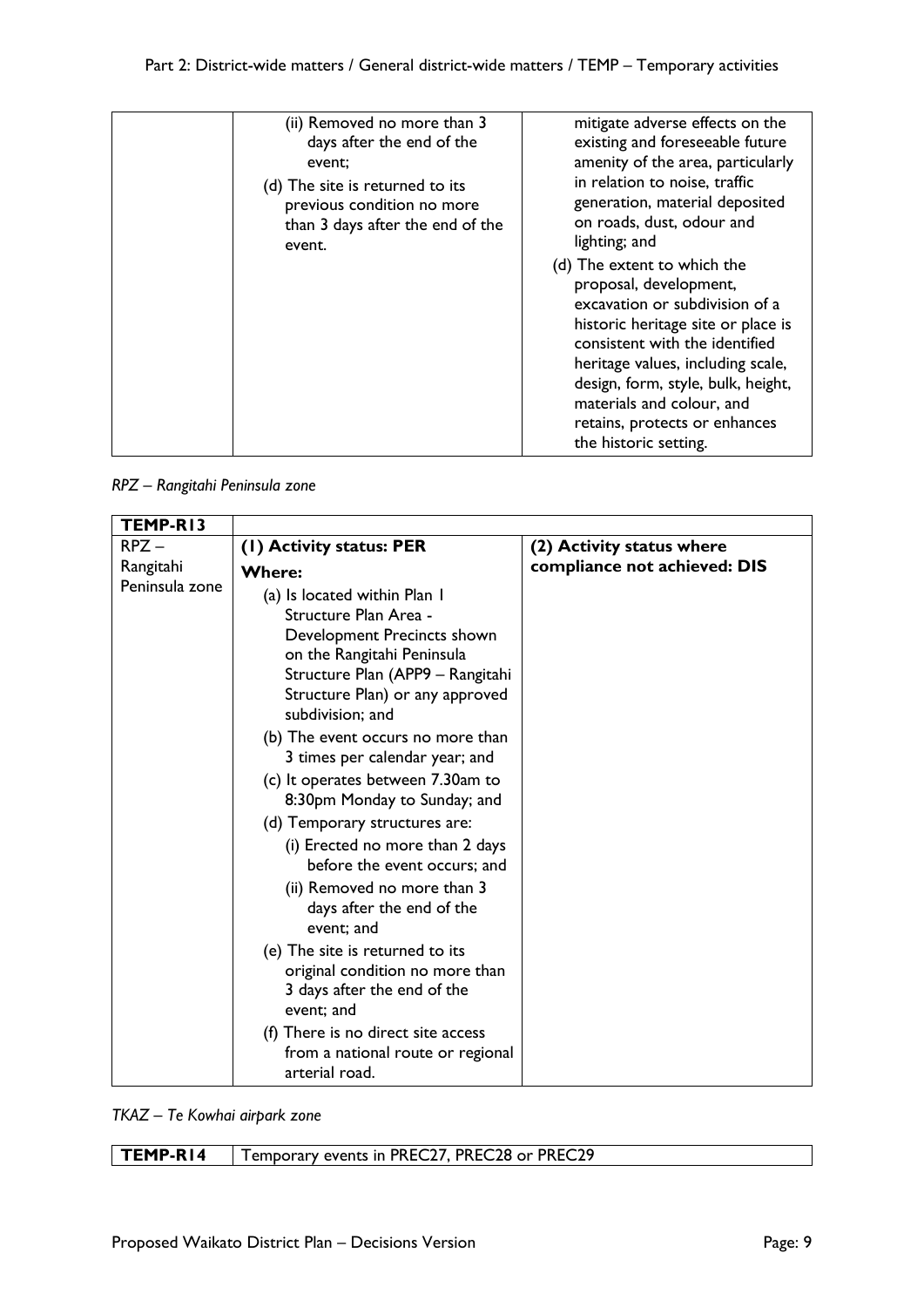| TKAZ - Te    | (3) Activity status: PER                                                                                                                                                                                                                                                                                                                                                                                                                                                                                                                                                                                                                                                                                                                                                                                                                                                                     | (4) Activity status where                                                                                                                                                                                                                                                            |
|--------------|----------------------------------------------------------------------------------------------------------------------------------------------------------------------------------------------------------------------------------------------------------------------------------------------------------------------------------------------------------------------------------------------------------------------------------------------------------------------------------------------------------------------------------------------------------------------------------------------------------------------------------------------------------------------------------------------------------------------------------------------------------------------------------------------------------------------------------------------------------------------------------------------|--------------------------------------------------------------------------------------------------------------------------------------------------------------------------------------------------------------------------------------------------------------------------------------|
| Kowhai       |                                                                                                                                                                                                                                                                                                                                                                                                                                                                                                                                                                                                                                                                                                                                                                                                                                                                                              |                                                                                                                                                                                                                                                                                      |
| airpark zone | <b>Where:</b><br>(a) A temporary event must comply<br>with all of the following<br>standards:<br>(i) The event occurs no more<br>than 3 times per calendar<br>year;<br>(ii) It does not involve<br>motorised outdoor<br>recreation (except flying);<br>(iii) It does not involve outdoor<br>musical events or concerts;<br>(iv) It operates within the hours<br>of:<br>(1) 7.30am to 10pm Monday<br>to Saturday; and<br>(2) 7.30am to 6pm Sunday;<br>and<br>(v) An air show event occurs<br>only once per calendar year.<br>(vi) Temporary structures are:<br>(1) Erected no more than 2<br>days before the event<br>occurs; and<br>(2) Removed no more than 3<br>days after the end of the<br>event;<br>(vii) The site is returned to its<br>original condition no more<br>than 3 days after the end of<br>the event; and<br>(viii) There is no direct site<br>access from a national route | compliance not achieved: RDIS<br><b>Council's discretion is restricted</b><br>to the following matters:<br>(a) Amenity;<br>(b) Noise levels;<br>(c) Timing and duration of the<br>event; and<br>(d) Effects on the safe and efficient<br>operation of the land transport<br>network. |
|              | or regional arterial road.                                                                                                                                                                                                                                                                                                                                                                                                                                                                                                                                                                                                                                                                                                                                                                                                                                                                   |                                                                                                                                                                                                                                                                                      |
| TEMP-RI5     | Temporary events in PREC30                                                                                                                                                                                                                                                                                                                                                                                                                                                                                                                                                                                                                                                                                                                                                                                                                                                                   |                                                                                                                                                                                                                                                                                      |
| $TKAZ - Te$  | (I) Activity status: DIS                                                                                                                                                                                                                                                                                                                                                                                                                                                                                                                                                                                                                                                                                                                                                                                                                                                                     |                                                                                                                                                                                                                                                                                      |
| Kowhai       |                                                                                                                                                                                                                                                                                                                                                                                                                                                                                                                                                                                                                                                                                                                                                                                                                                                                                              |                                                                                                                                                                                                                                                                                      |
| airpark zone |                                                                                                                                                                                                                                                                                                                                                                                                                                                                                                                                                                                                                                                                                                                                                                                                                                                                                              |                                                                                                                                                                                                                                                                                      |

# *TTZ – TaTa Valley zone*

| TEMP-R16     | Temporary events                                                                                         |                                                                                                                           |
|--------------|----------------------------------------------------------------------------------------------------------|---------------------------------------------------------------------------------------------------------------------------|
| $TTZ - TaTa$ | (I) Activity status: PER                                                                                 | (2) Activity status where                                                                                                 |
| Valley zone  | <b>Where:</b>                                                                                            | compliance not achieved: RDIS                                                                                             |
|              | (a) The duration of the event must<br>not exceed 72 hours;                                               | <b>Council's discretion is restricted</b><br>to the following matters:                                                    |
|              | (b) Noise levels for temporary<br>events must comply with the<br>limits specified in Rule NOISE-<br>R43; | (a) Traffic effects on the local road<br>network and the adequacy of<br>proposed measures to manage<br>these effects; and |